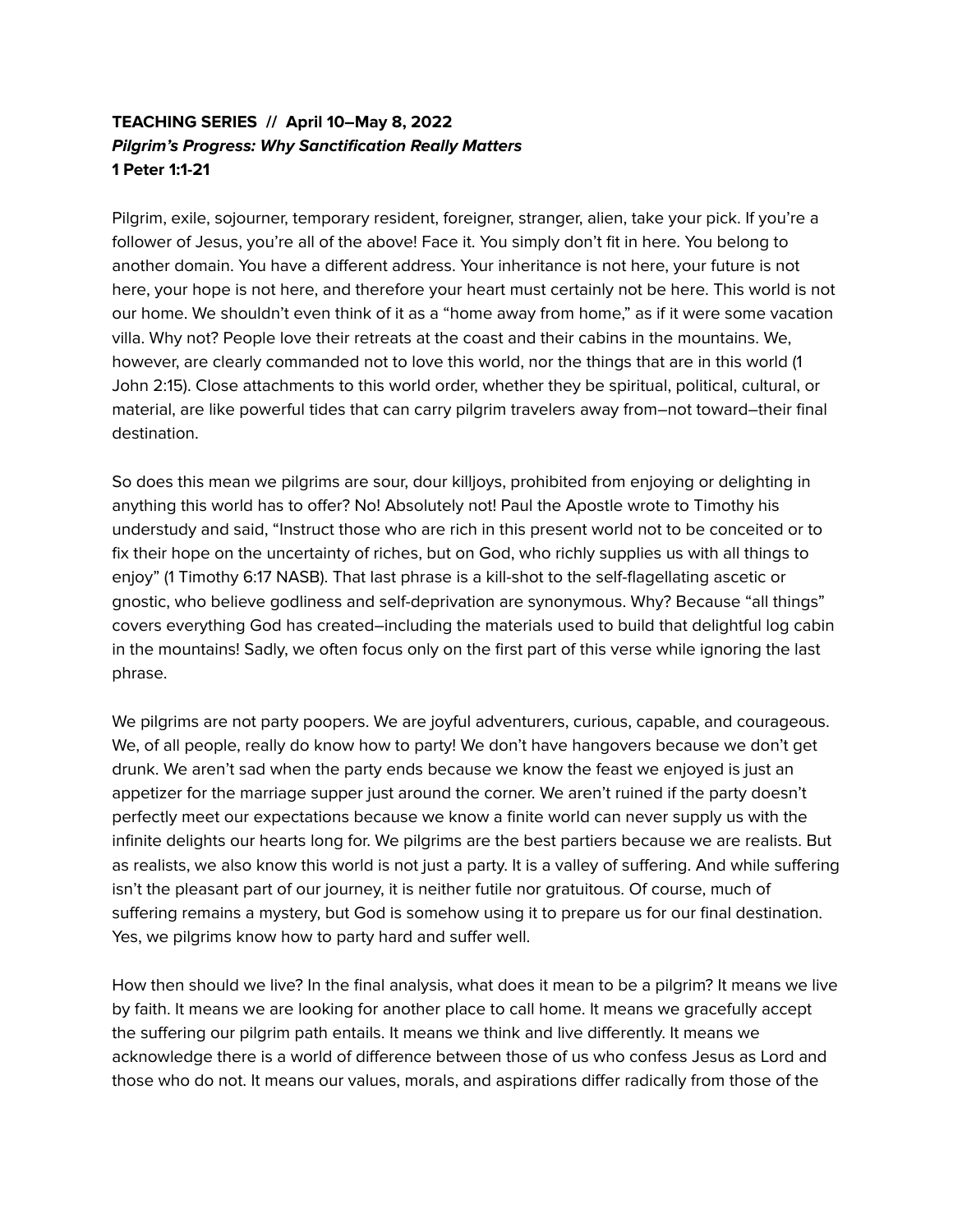person who sees the world as an end in itself. And it means we truly appreciate what it took to put us on this pilgrim path: nothing less than the shed blood of our Savior, Jesus Christ.

In the next few weeks, we are going to carefully study the first chapter of 1 Peter. The entire letter of 1 Peter is, in many ways, a wonderful road map for the traveling pilgrim. (Does anyone use road maps anymore? Maybe I should say GPS guide!) It is a letter that not only identifies followers of Jesus as pilgrims, aliens, or strangers scattered throughout this world, it is a pastoral encouragement to those wayfarers to keep making significant progress on the journey away from their former way of living to the city whose Builder and Maker is God. In other words, it is a clarion call for holy living in preparation for the final destination. Are you ready for the journey?

### **April 10 / Pilgrim's Progress / 1 Peter 1:1-2**

(See the above introduction.)

## **April 17 (Easter) / Alive with Hope / 1 Peter 1:3-5**

What does it mean to be saved by God? Do we really have even an inkling of the full implications of this salvation? If we had any kind of a Sunday School background, we probably learned, at the very least, it means our sins are forgiven. But oh, it is so much more than this! Because Jesus lives, we have hope for today as well as for the future, and an inheritance that no one can take away from us.

## **April 24 / Joy (and Suffering) for the Journey / 1 Peter 1:6-9**

Why do followers of Jesus suffer? Why, for that matter, does anyone suffer? And how, if at all, do we make any sense of suffering? Some have contended that suffering constitutes one of the strongest arguments against the existence of God. Yet this argument only works if you think suffering is wrong. And where does the idea that suffering is wrong come from if there is no God and if we are not living in a moral universe in which categories of right and wrong truly exist? And what are we to make of people who suffer and still retain their joy and their faith? How do we explain this? Jesus, Peter, and Paul all indicate suffering and joy are not mutually exclusive. But how can these things coexist?

As you can see, suffering raises more questions than we can answer, and in the presence of suffering, we would do well to humbly confess there are reasons for suffering beyond our comprehension. However, 1 Peter 1:6-9 seems to suggest it may actually be necessary to suffer temporarily in order to obtain the kind of faith that prepares us for eternity and enables us to more clearly perceive our Messiah, who is presently unseen. Will we ever be able to answer all the questions suffering sets before us? If the outcome is anything like what Job experienced, it's doubtful. But then, consider this: do you suppose maybe, just maybe, the questions we wrestle with are themselves the fertilizer needed to make our faith flower and flourish?

## **May 1 / The End of Our Faith / 1 Peter 1:10-16**